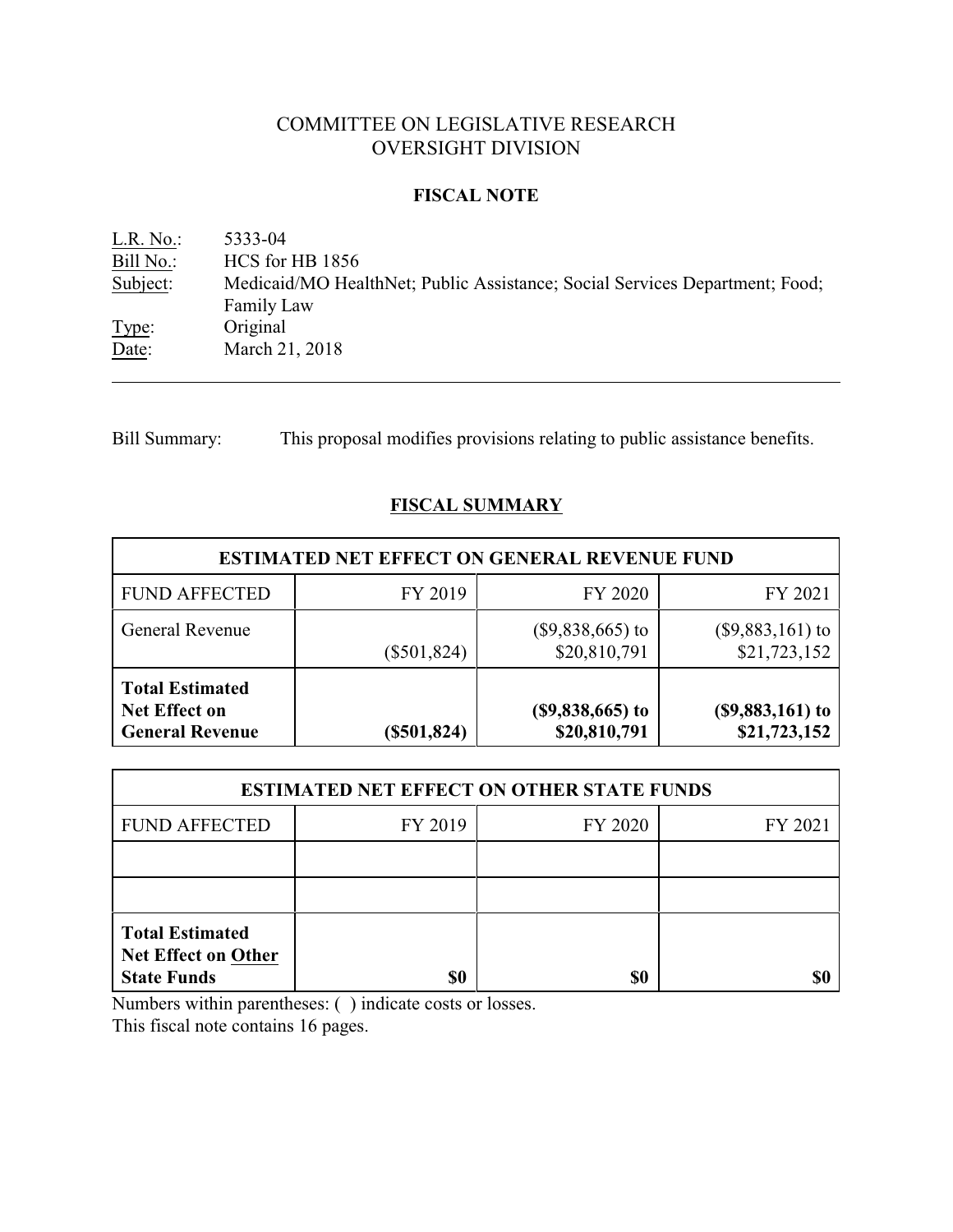L.R. No. 5333-04 Bill No. HCS for HB 1856 Page 2 of 16 March 21, 2018

| <b>ESTIMATED NET EFFECT ON FEDERAL FUNDS</b>                        |         |         |         |  |
|---------------------------------------------------------------------|---------|---------|---------|--|
| <b>FUND AFFECTED</b>                                                | FY 2019 | FY 2020 | FY 2021 |  |
| Federal*                                                            | \$0     | \$0     |         |  |
|                                                                     |         |         |         |  |
| <b>Total Estimated</b><br>Net Effect on All<br><b>Federal Funds</b> | \$0     | \$0     | \$0     |  |

\* Income and savings, costs and losses could exceed \$48.5 million annually and net to \$0.

| <b>ESTIMATED NET EFFECT ON FULL TIME EQUIVALENT (FTE)</b>    |         |                   |                   |  |
|--------------------------------------------------------------|---------|-------------------|-------------------|--|
| <b>FUND AFFECTED</b>                                         | FY 2019 | FY 2020           | FY 2021           |  |
| <b>General Revenue</b>                                       | 4.18    | 8.45 to<br>14.18  | 8.45 to<br>14.18  |  |
| Federal                                                      | 3.32    | $5.05$ to<br>7.32 | $5.05$ to<br>7.32 |  |
| <b>Total Estimated</b><br><b>Net Effect on</b><br><b>FTE</b> | 7.5     | 13.5 to 21.5      | 13.5 to 21.5      |  |

 $\boxtimes$  Estimated Net Effect (expenditures or reduced revenues) expected to exceed \$100,000 in any of the three fiscal years after implementation of the act.

| <b>ESTIMATED NET EFFECT ON LOCAL FUNDS</b> |         |         |        |  |
|--------------------------------------------|---------|---------|--------|--|
| FUND AFFECTED                              | FY 2019 | FY 2020 | FY 202 |  |
| <b>Local Government</b>                    | \$0     | \$0     | \$0    |  |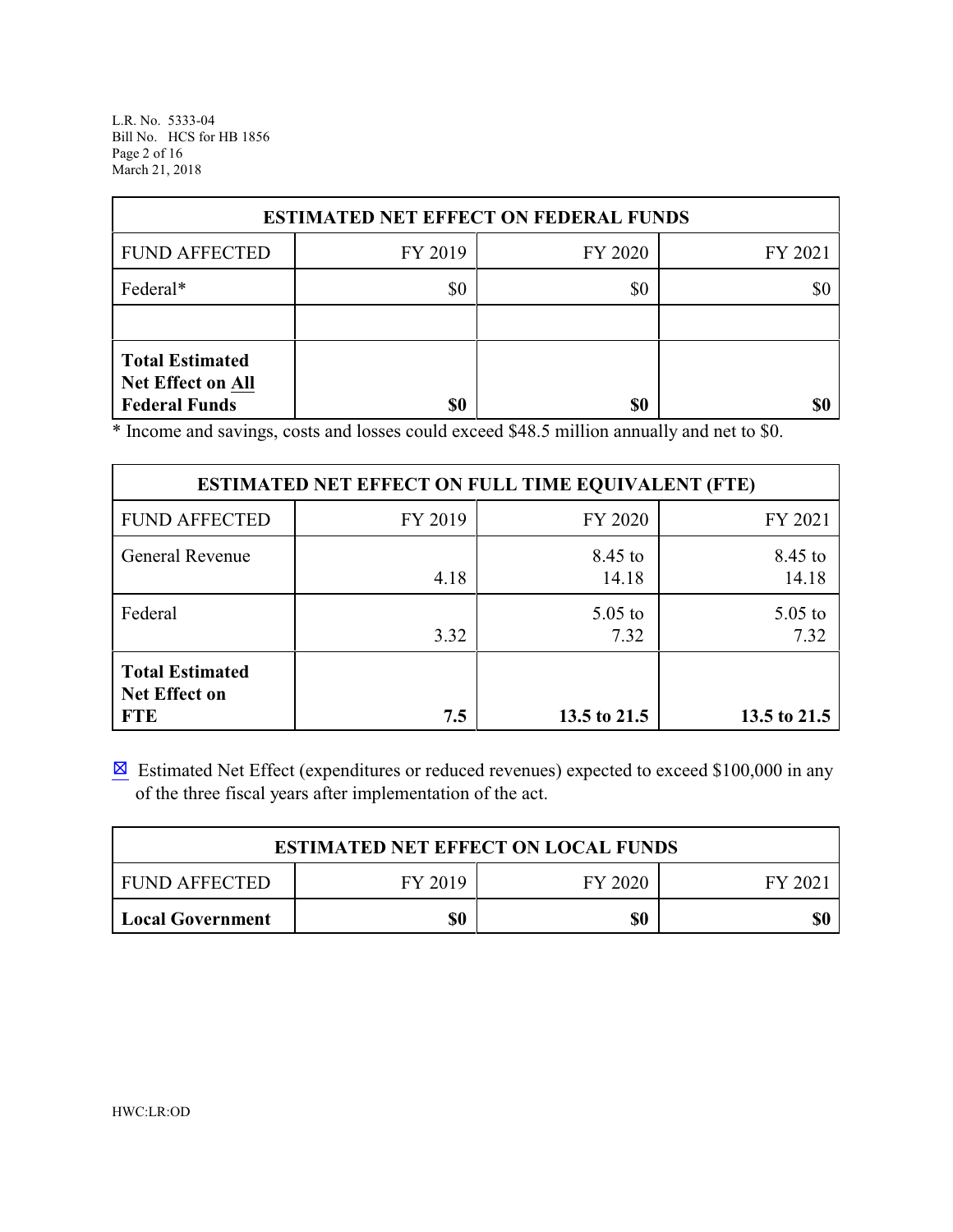L.R. No. 5333-04 Bill No. HCS for HB 1856 Page 3 of 16 March 21, 2018

#### **FISCAL ANALYSIS**

#### ASSUMPTION

Officials from the **Department of Social Services (DSS)** state Chapter 208, RSMo, is amended by adding two new sections, to be known as sections 208.185 and 208.248, which implement a weekly 20 hour work requirement into MO HealthNet (MHN) programs and prohibits Supplemental Nutrition Program (SNAP) participation for people who are delinquent in paying child support.

#### §208.185 - Work Requirements & MHN Program Participation

Participants not meeting an exemption are ineligible for MHN unless they are working, participating in a work or workfare program, volunteering, or any combination of work activities for at least 20 hours per week averaged monthly.

**Family Support Division (FSD)** officials state the FSD determined the estimate of the population affected by making the following assumptions:

- Persons who earn a monthly amount equivalent to 80 hours per month at \$7.85/hour minimum wage, or  $$628 ($7.85*80 = $628)$  per month will be considered to have met the work hours requirement.
- "Work and community engagement requirements" will include unsubsidized or subsidized employment in the private or public sector, job search/job readiness, community service, provision of child care services to participants in a community service program, as well as unpaid educational activities such as vocational education and training, satisfactory attendance in high school/GED, or those students enrolled at least half-time in any recognized technical school or institution of higher education.
- Following the same requirements as the Core Unpaid Employment Activities for Temporary Assistance (TA), MO HealthNet (MHN) work requirement activities will include Alternative Work Experience Program (AWEP) / Community Work Experience Program (CWEP), self-employment, on-the-job training, in-kind work or volunteering for unpaid work designed to improve employability when the participant is not otherwise able to obtain sufficient or suitable employment.
- Persons who are medically certified as physically or mentally unfit for employment include all of the MO HealthNet for Aged, Blind and Disabled population who have been found to meet disability criteria, limiting their ability to work for at least one year as well as the Breast and Cervical Cancer Treatment participants.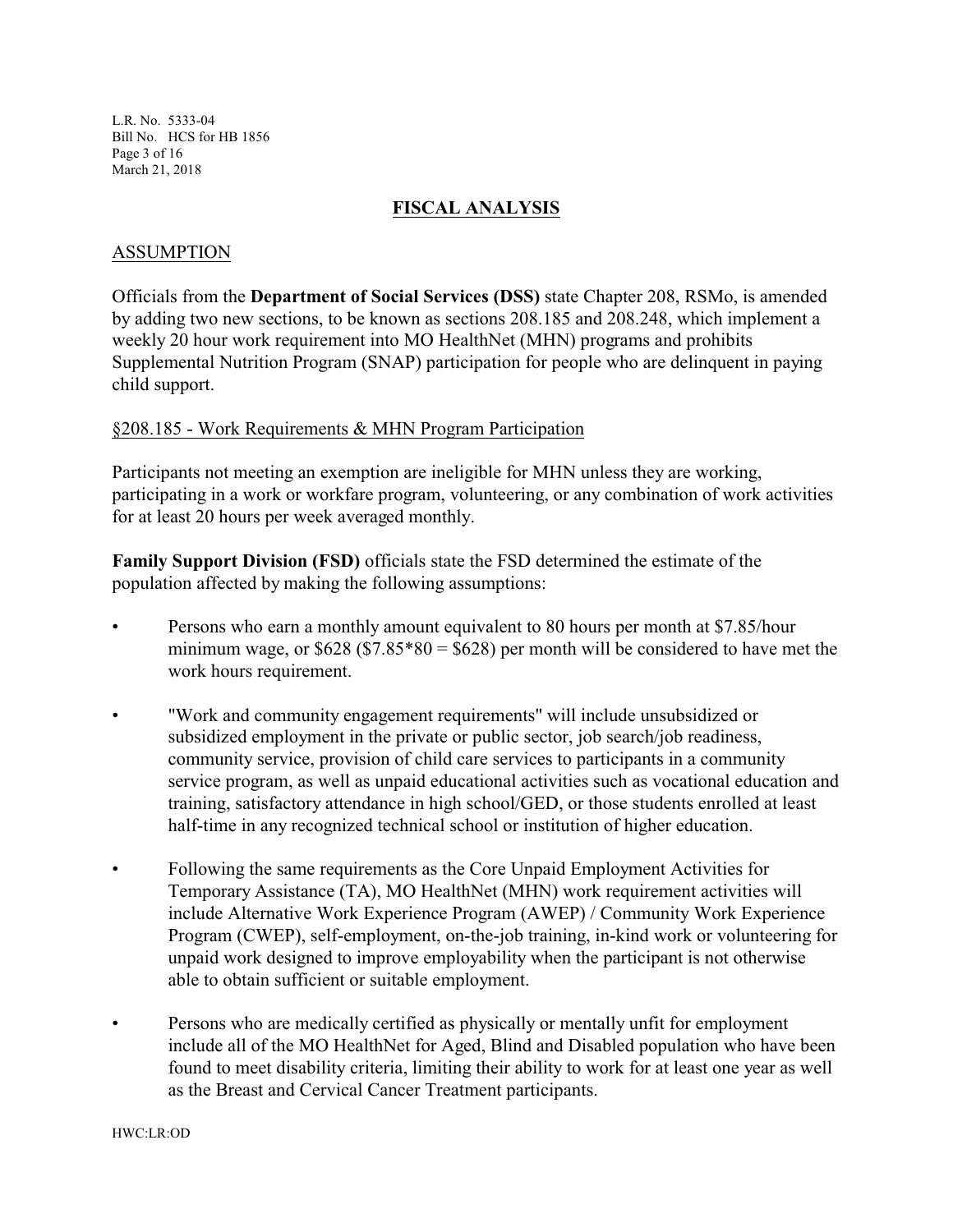L.R. No. 5333-04 Bill No. HCS for HB 1856 Page 4 of 16 March 21, 2018

#### ASSUMPTION (continued)

- A parent or caretaker of a child under age one is an adult in the Modified Adjusted Gross Income (MAGI) household, composed using MAGI methodologies per 42 CFR 435.603(f), will be exempt.
- Extended Women's Health Services participants are exempt from the requirements as they would have a child in the household under the age of one.
- A primary caregiver of a dependent child or adult includes all single adult households using MAGI methodologies per 42 CFR 435.603(f).
- Following the same requirements as the Supplemental Nutrition Assistance Program (SNAP), persons receiving/complying with unemployment compensation requirements will be exempt.
- Individuals must meet the same eligibility criteria for prior quarter eligibility as they do for the month of application for ongoing benefits and would have to meet the 80 hour work requirement in the three months prior to application.
- Individuals receiving Transitional MO HealthNet for Families would be exempt from the work requirement and the eligibility requirements for this program would be unchanged.
- Work requirements will not be mandated for persons in the Uninsured Women's Health Services program, as the program is administered through Department of Health and Senior Services.
- Supplemental Nutritional Assistance Program (SNAP) and Temporary Assistance (TA) participants who are exempt from work requirements are also exempt from MO HealthNet work requirements and include all exemptions, including those that do not align with the provisions of this bill i.e. work requirements for TA and SNAP are only imposed through age 59.
- Support services necessary for compliance with the work requirement will align with current support services provided to TA recipients.

Based on the assumptions above, FSD determined there are an estimated 35,706 individuals who would be mandated to comply with work requirements if the provisions of this bill are implemented. FSD determined these individuals by identifying the current populations of MO HealthNet for Families that are age 19 to 64 and do not meet any exemptions outlined in this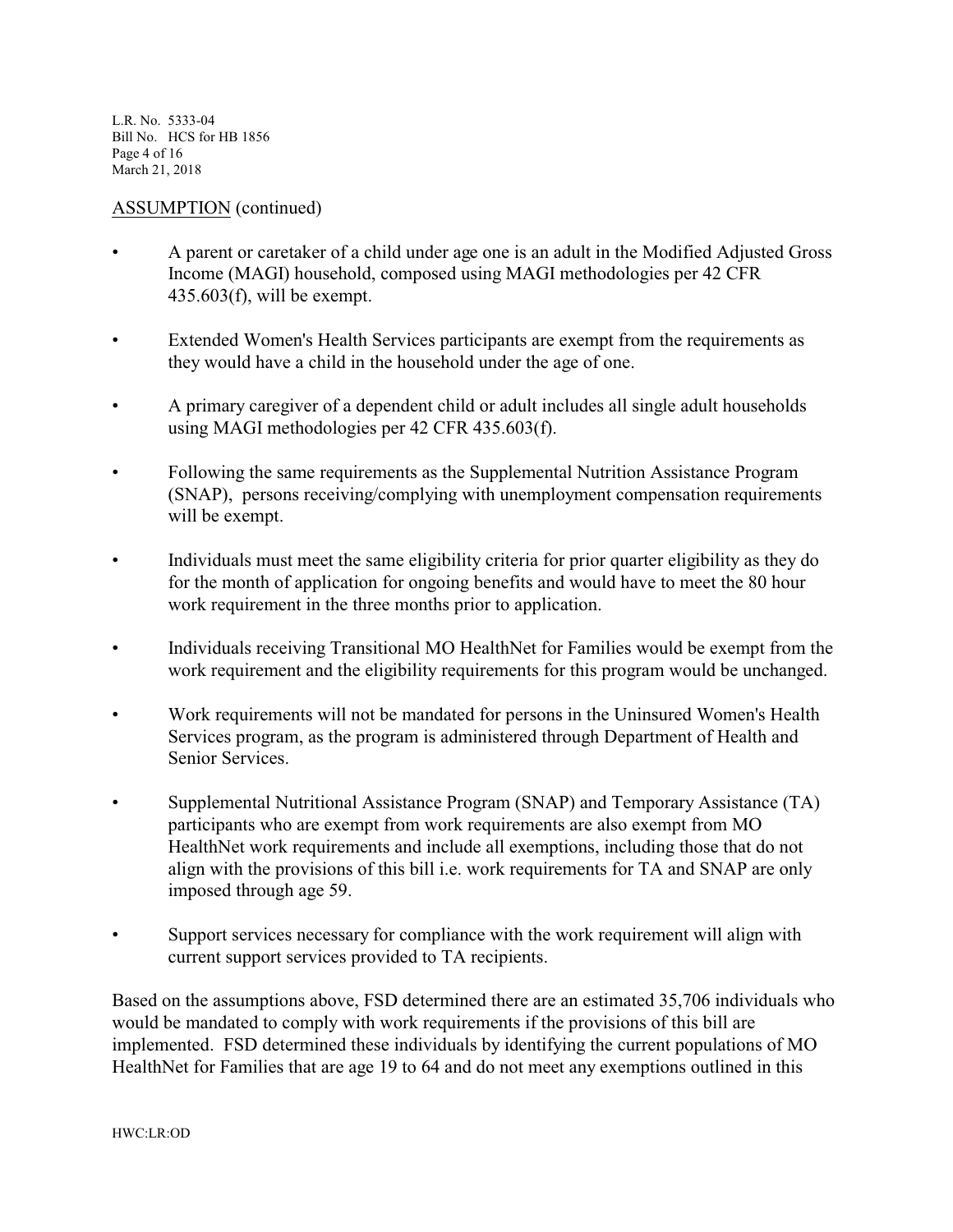L.R. No. 5333-04 Bill No. HCS for HB 1856 Page 5 of 16 March 21, 2018

#### ASSUMPTION (continued)

legislation. Due to system limitations and other variables, the FSD does not have sound data to compile precise numbers, including any individuals that would qualify for the department allowable exemptions or good cause outlined in 208.185.3, for projecting the affected populations.

The FSD estimates 0 - 24,536 individuals could lose MO HealthNet eligibility for noncompliance. FSD determined the number of individuals who could lose eligibility in the following manner:

FSD determined that in November 2017, there were 35,706 individuals currently receiving MO HealthNet who would not meet an exemption that would be mandated to comply with work requirements. Of the 35,706 that would be mandated to comply with work requirements, 2,991 are already meeting the work requirement. Of the 35,706 individuals that would be mandated to comply with work requirements, 32,715 (35,706 - 2,991) are not currently meeting the work requirement.

At this time, it is unknown how many individuals who are not currently meeting the work requirement will comply. The compliance rate will be dependent on what requirements will be allowed through a waiver from Centers for Medicare and Medicaid Services (CMS).

Because it is unknown how many will comply and what the cost will be to administer a work program, FSD estimates that 25%-75% of the 35,715 individuals would comply and the cost to administer a work program will be approximately \$1,000 per participant per year through a vendor contract. The FSD assumes that Program Development Specialist (PDS) staff will administer the work program for the FSD and monitor vendor contracts, with an average caseload of 2,000 individuals per PDS.

#### **25% Compliance:**

If 25% or 8,179 (32,715 $*0.25 = 8,178.75$ , rounded up) individuals who are not currently meeting the work requirement comply, FSD estimates that  $24,536$  (32,715  $*0.75 = 24,536.25$ , rounded down) individuals will lose eligibility for MO HealthNet if the provisions of this bill are enacted.

FSD estimates the total expenditures will be \$8,179,000 (8,179 \* \$1,000) to administer the work program. FSD estimates an additional 5 FTE will be needed, including 4 PDS (8,179/2,000 = 4.08, rounded down) and 1 Social Services Manager Band 1 (10 PDS per manager (4/10 = 0.4, rounded up)).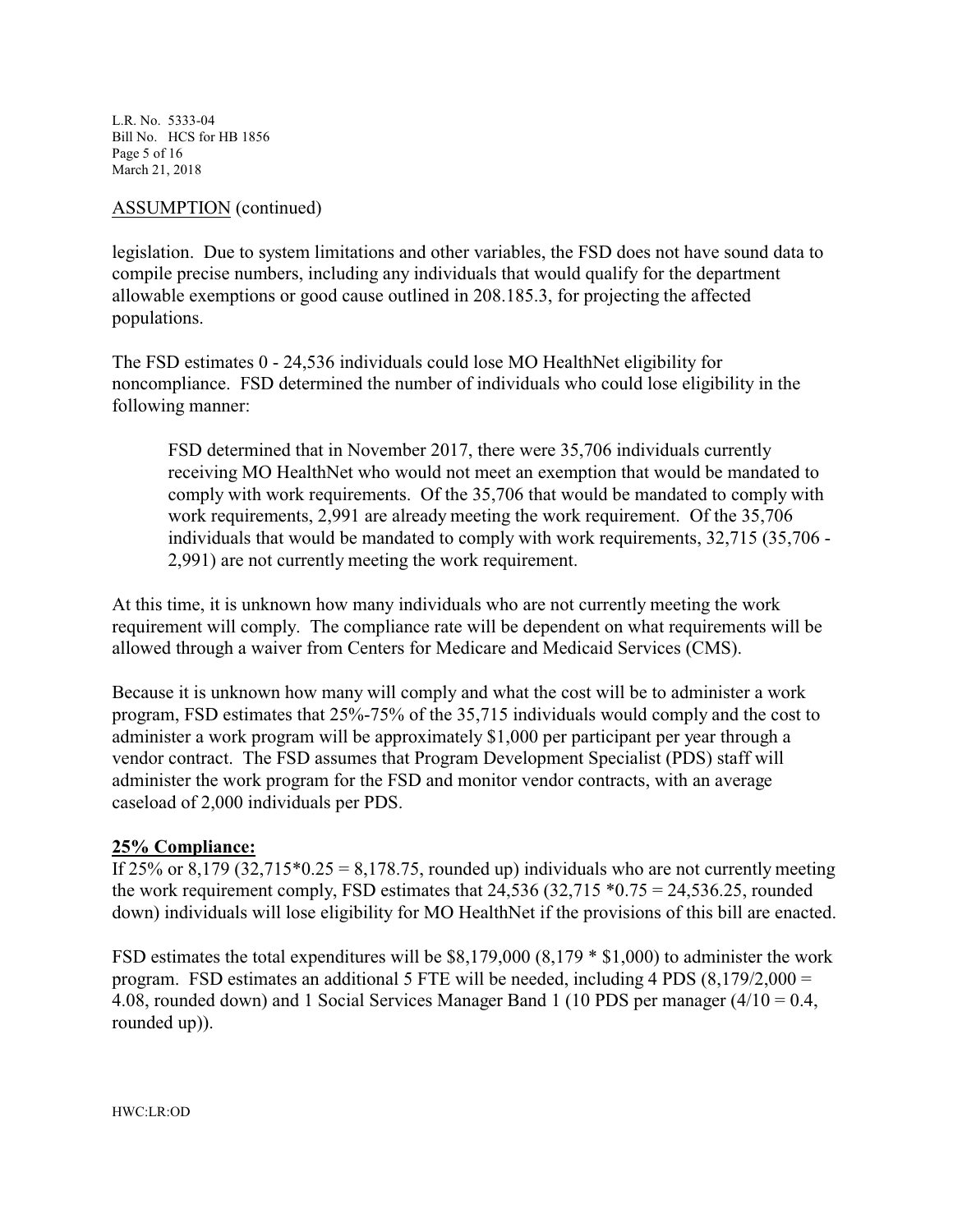L.R. No. 5333-04 Bill No. HCS for HB 1856 Page 6 of 16 March 21, 2018

#### ASSUMPTION (continued)

#### **50% Compliance:**

If 50% or 16,358 (32,715 $*0.50 = 16,357.5$ , rounded up) individuals who are not currently meeting the work requirement comply, FSD estimates that  $16,357$   $(32,715*0.50 = 16,357.5,$ rounded down) will lose eligibility for MO HealthNet if the provisions of this bill are enacted.

FSD estimates the total expenditures will be \$16,358,000 (16,358 \* \$1,000) to administer the work program. FSD estimates an additional 9 FTE will be needed, including 8 PDS  $(16,357/2,000 = 8.17$ , rounded down) and 1 Social Services Manager Band 1 (10 PDS per manager  $(8/10 = .8$ , rounded up)).

#### **75% Compliance:**

If 75% or 24,536  $(32,715*0.75 = 24,536.25$  rounded down) individuals who are not currently meeting the work requirement comply, FSD estimates that  $8,179$  (32,715 $*$ 0. 25 = 8,178.75, rounded up) individuals will lose eligibility for MO HealthNet if the provisions of this bill are enacted.

FSD estimates the total expenditures will be \$24,536,000 (24,536 \* \$1,000) to administer the work program. FSD estimates an additional 13 FTE will be needed, including 12 PDS  $(24,536/2,000 = 12.26$ , rounded down) and 1 Social Service Manager Band 1 (10 PDS per manager  $(12/10 = 1.2$ , rounded down)).

Additional system programming will be needed to integrate work program compliance information, program sanctions, and alert staff when participants become age eligible and/or ineligible for work requirements so that a review for other possible exemptions can be made. The FSD defers to the Office of Administration (OA), Information Technology Services Division (ITSD) for any costs associated with system changes.

On January 11, 2018, CMS released new policy guidance for states to test community engagement for able-bodied adults through 1115 Demonstration Waivers. This guidance supports the alignment of Medicaid work requirements with those of TA and Food Stamps. CMS suggests that states follow TA and Food Stamp work requirement programs when considering exempted populations, protections for the disabled, allowable activities, enrollee reporting requirements, and the availability of transportation and child care for participants. With such an alignment, CMS states that participants and exempt persons in TA and Food Stamp work programs should automatically be considered as complying with Medicaid work requirements.

The DSS would request a waiver from CMS to implement the provisions of this legislation. FSD estimates that it would take approximately a year to obtain CMS approval of the waiver. Due to the time it takes to obtain the waiver, implementation of the work requirements would not begin until July 1, 2019.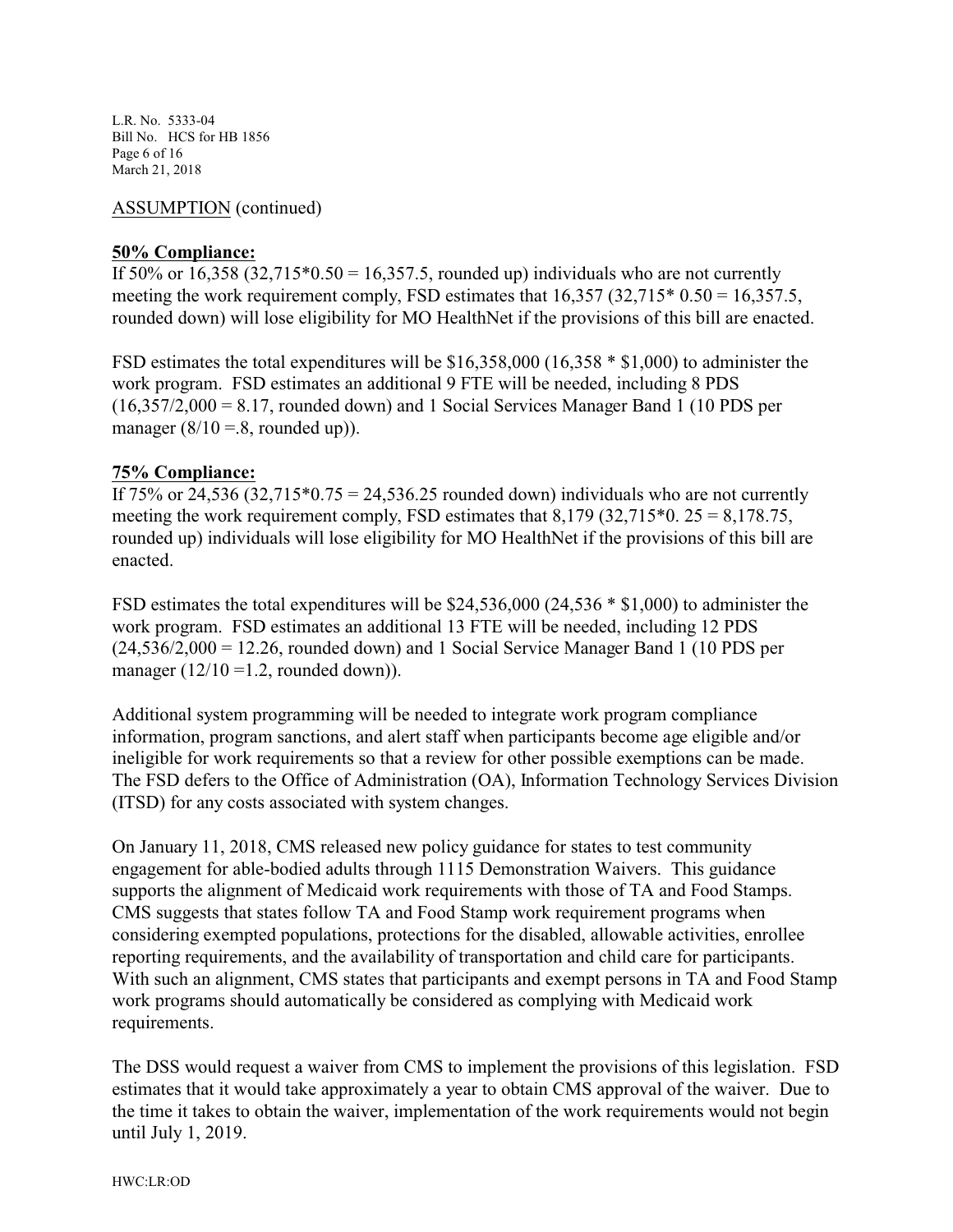L.R. No. 5333-04 Bill No. HCS for HB 1856 Page 7 of 16 March 21, 2018

#### ASSUMPTION (continued)

**Division of Legal Services (DLS)** officials state the DLS will advise in rule making; this duty can be done with existing resources.

#### §208.248 - Child support & SNAP Participation

**FSD** officials state section 208.248 will also impact the FSD. This section states that an individual shall not be eligible to participate in the supplemental nutrition assistance program (SNAP) during any month that the individual is delinquent in any payment due under a court order for the support of a child of the individual.

To calculate the impact to people receiving SNAP, FSD defines delinquent as any individual in the Missouri Automated Child Support System on a IV-D case who has an arrearage due under a support order for a child of the individual.

The FSD child support program excluded individuals with an active income withholding order or an active payment agreement where a payment distributed within the past 30 days.

In November 2017 there were 91,007 delinquent child support cases. Of these, there were 11,885 households receiving SNAP benefits.

The average SNAP benefits per person per month are \$119.61. If 11,885 individuals lose SNAP eligibility, federal SNAP benefits will decrease by \$1,421,565 per month (11,885 \* \$119.61).

FSD Income Maintenance (IM) assumes FSD Child Support (CS) will define delinquent and provide IM a daily report of delinquent obligors who do not meet good cause. IM will then take action to either close the SNAP case or remove the individual from the active SNAP case.

When FSD IM is informed via the daily report that a child support obligor is delinquent, it can take from 20 - 90 days to impose the disqualification. 7 CFR 273.13 requires FSD IM to give a ten day advanced notice, which includes hearing rights, when decreasing or closing any SNAP case. The federal Food and Nutrition Services (FNS) Handbook 501 sections 5160 and 5161 state that the entire process from the date the adverse action notice is sent until action is taken shall not exceed twenty days. However, before imposing the disqualification, FSD IM would have to manually compare each individual to the daily report received from FSD CS in order to determine if the individual remains delinquent. If the individual has requested a hearing, FSD IM cannot impose the disqualification until a hearing decision has been made, which could take up to 90 days 7 CFR 273.15 (g) Fair Hearings.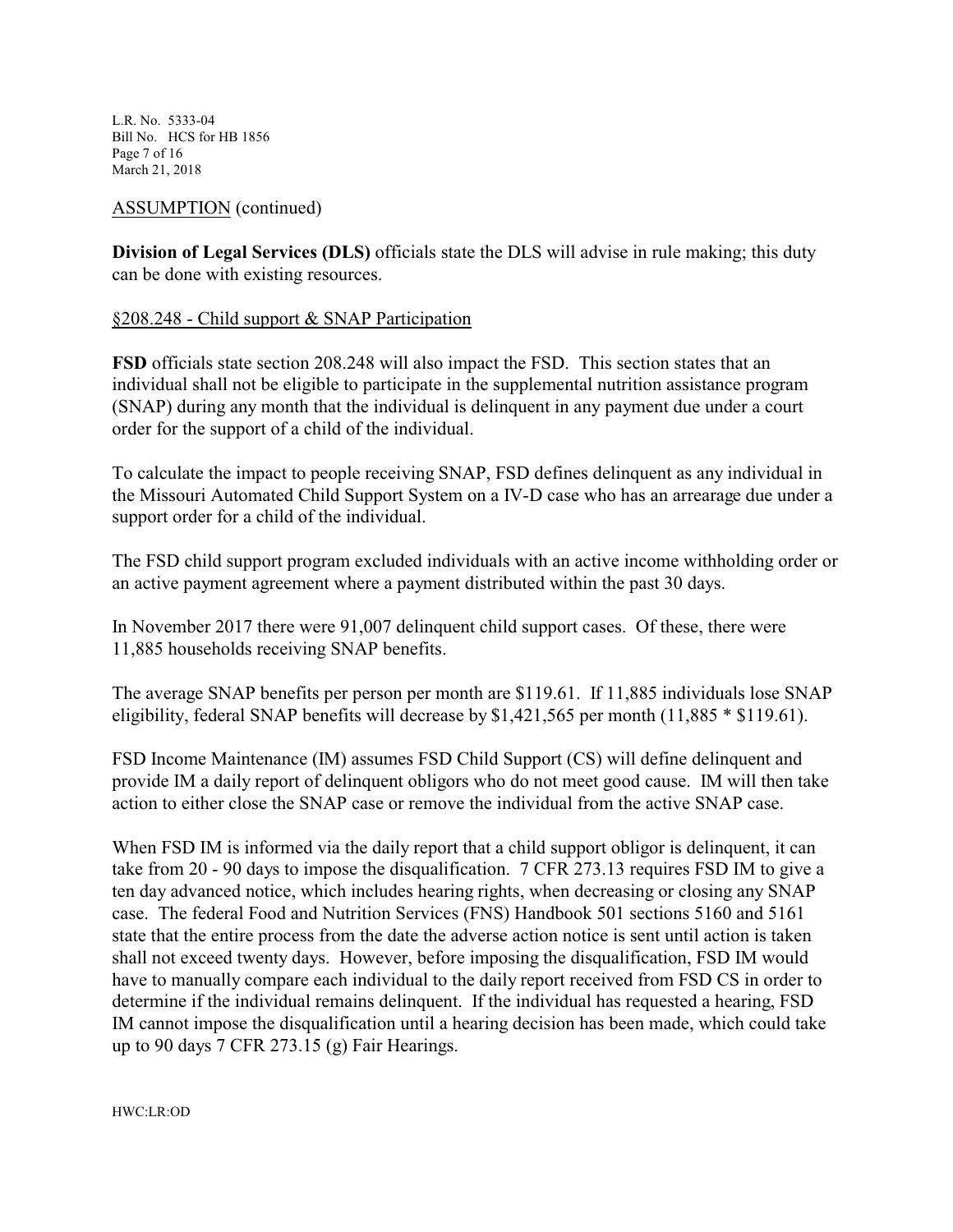L.R. No. 5333-04 Bill No. HCS for HB 1856 Page 8 of 16 March 21, 2018

#### ASSUMPTION (continued)

FSD assumes manual tracking and budget adjustments due to the sanctions will increase work processing for current staff. FSD will develop processing procedures to implement this new requirement; however, will need 5 full-time Family Support Eligibility Specialists (\$30,576 each, annually), funded at the IM Field GR/Federal split of 53% / 47%. They will start in FY 19, with funding for 10 months.

The FSD assumes OA-ITSD will include the system programming costs for reports that will be generated as well as generated notices needed to implement provisions of this bill in their response.

Because SNAP benefits are 100% federally funded, FSD will not experience a fiscal impact due to any reduction in SNAP benefits that may result from any delinquent child support orders.

## Therefore, **the fiscal impact to IM as a result of section 208.248 is the addition of the 5 full-time staff.**

**Child Support (CS):** 208.248. 1 states that an individual shall not be eligible to participate in the supplemental nutrition assistance program during any month that the individual is delinquent in any payment due under a court order for the support of a child of the individual. Since the statute does not define what constitutes an individual to be delinquent in any payment, the Family Support Division (FSD) child support program must promulgate a regulation that defines what constitutes an individual to be delinquent in any payment.

For purposes of determining the fiscal impact for this bill, the FSD child support program defined delinquent as any individual in the Missouri Automated Child Support System on an IV-D case who has an arrearage due under a support order for a child of the individual. The FSD child support program excluded individuals with an active income withholding order or an active payment agreement where a payment distributed within the past 30 days.

208.248.2(3) requires exclusion of individuals that DSS determines has good cause for non-support. Since the statute does not define good cause for non-support, the child support program must promulgate a regulation that defines "good cause" as it applies to obligors. 13 CSR 30-8.010 (FSD's existing regulation related to cooperation requirements) addresses how an applicant for or recipient of public assistance may claim good cause for failure to cooperate with the Family Support Division, child support program. 13 CSR 30-8.010 does not address the circumstances of when an individual who fails to make child support payments can claim good cause.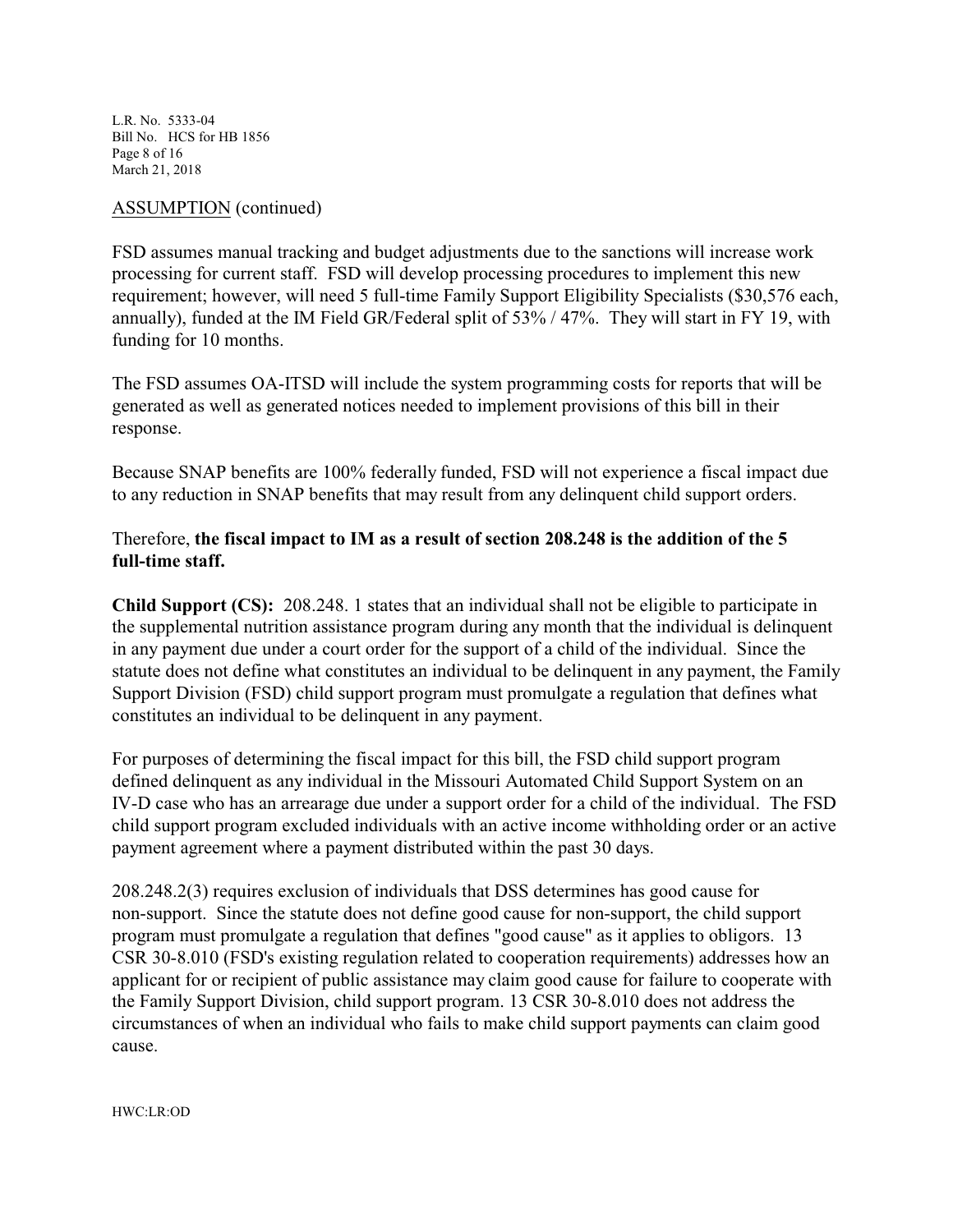L.R. No. 5333-04 Bill No. HCS for HB 1856 Page 9 of 16 March 21, 2018

#### ASSUMPTION (continued)

Programming changes will be necessary to develop a monthly file to report delinquent obligors to the supplemental nutrition assistance program. Programming will also be needed to add a "good cause" field for obligors to the Missouri Automated Child Support System (MACSS). The FSD child support program defers to ITSD for these programming costs.

The **CS program has no fiscal impact** from this proposed bill.

The **Division of Legal Services (DLS)** will see an impact from SNAP exclusions. Since the statute does not define good cause for non-support, DLS will have to advise in promulgating a regulation that defines "good cause" as it applies to obligors. 13 CSR 30-8.010 (FSD's existing regulation related to cooperation requirements) addresses how an applicant for or recipient of public assistance may claim good cause for failure to cooperate with the Family Support Division, child support program. 13 CSR 30-8.010 does not address the circumstances of when an individual who fails to make child support payments can claim good cause.

It takes 3-6 months for an individual to be disqualified. The individual will be required to reapply once the disqualification has expired. FSD estimates approximately 10% increase in hearing request a year, with the implementation of this bill.

In FY17, approximately 2,200 SNAP hearings were conducted. FSD assumes that approximately 10% of the Head- Of-Household (HOH) or individuals (total of  $11,885$  X  $10\% = 1,186$ ) who are disqualified from SNAP benefits, will request hearings which will increase hearings by 1,100 (total  $2,200 + 1,100 = 3,300$  hearings annually).

In FY 17, the Hearing Unit handled 10,076 requests for benefit hearings. There are 18.5 FTE to conduct the hearings. Each Benefit Hearing Officer handled 544 hearings. An increase of 1,100 SNAP hearings in a year would require 2.5 additional FTE to conduct the additional hearings (1,100/544=2.02 rounded to 2.5).

The FSD assumes the projected FSD administrative costs will be offset by the savings to overall Medicaid coverage costs.

For the Medicaid savings, the number of people that would be affected by this legislation would need to be calculated using a range of individuals. Approximately 35,706 individuals would be required to comply with work requirements.

Of the 35,706 individuals, FSD estimated that 2,991 individuals are already meeting the requirements, leaving up to 32,715 (35,706 - 2,991) that could now be ineligible/lose coverage for MO HealthNet. Since MO HealthNet would be losing participants, or no longer signing up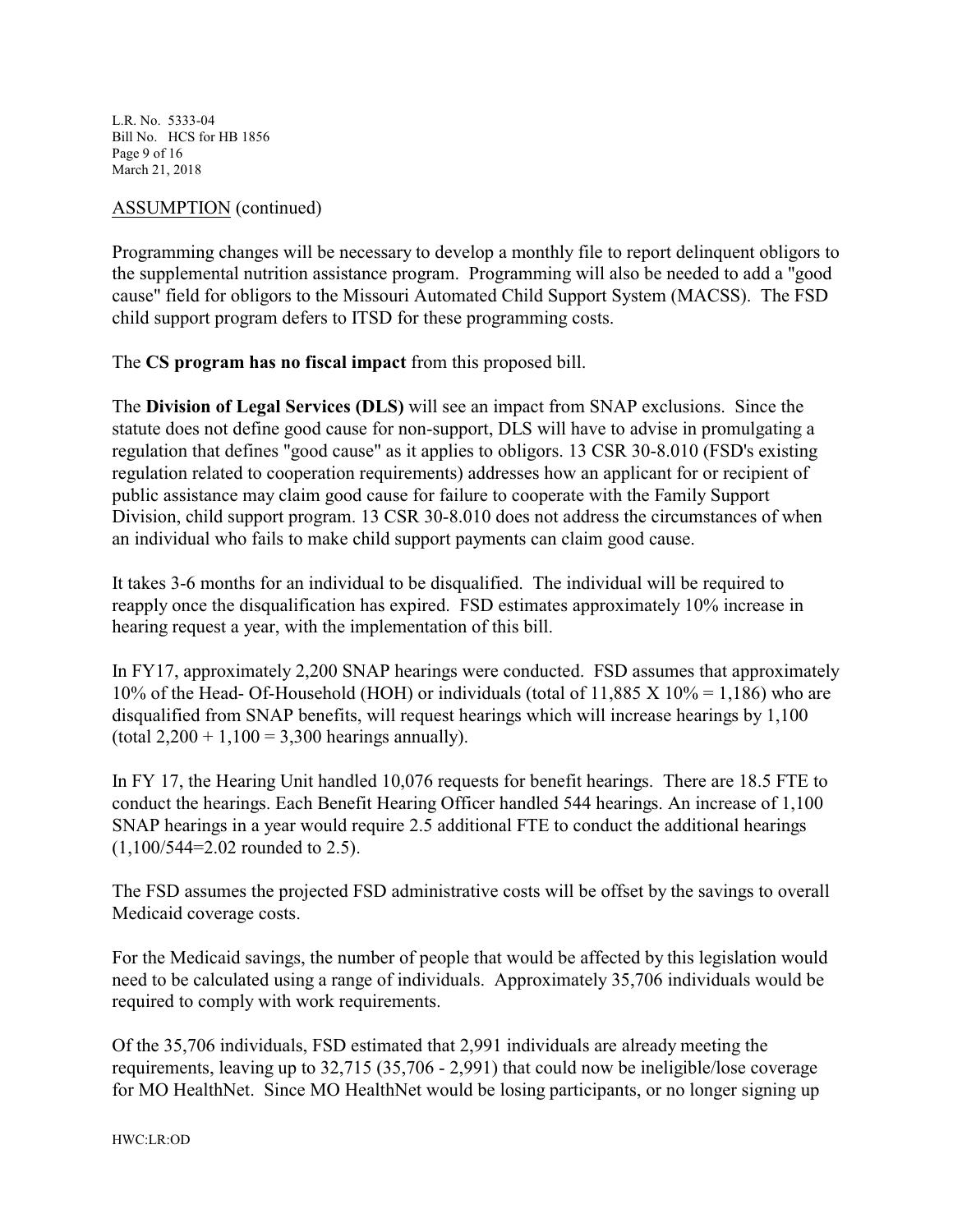L.R. No. 5333-04 Bill No. HCS for HB 1856 Page 10 of 16 March 21, 2018

#### ASSUMPTION (continued)

certain new applicants, MHD assumes a positive fiscal impact with fewer people to cover. The FSD determine that all of these individuals would fall under the MO HealthNet for Families (MHF) category. For MHF, MHD took an average of the payments made for these individuals through the Managed Care program to find a per member per month average.

MHD will assume that any savings will be a range for participants who are not currently meeting the work requirements. Because it is unknown how many will comply, MHD will use a range of 25%-75% of the 32,715 individuals to gather an approximate number of individuals that would comply with this legislation. A 3.8% inflation rate was used for FY21. An annual savings is estimated to be as follows:

## **FY19 - No savings assumed in FY19 due to the time it takes to be granted the waiver and implementation of the work requirements (savings will begin July 1, 2019); FY20 - Total: \$26,244,464 to \$78,733,391 savings (GR \$9,132,286 to \$27,396,858; FF \$17,112,178 to \$51,336,533); FY21 - Total: \$27,241,753 to \$81,725,260 savings (GR: \$9,479,313 to \$28,437,939;**

# **FF \$17,762,440 to \$53,287,321)**

The Grand total has the highest cost savings with 25% compliance and 75% non-compliance (more participants will lose benefits as a result of non-compliance) ; the lowest cost savings occurs with 25% non-compliance and 75% compliance (more participants keep benefits).

## **FY 19: Cost of \$449,398 (GR \$249,486; FF: \$199,912) (Waiver and implementation) FY 20: Cost of \$561,907 to savings of \$69,352,585(GR range of cost of \$9,850,549 to savings of \$20,803,599; FF range of savings of \$9,288,642 to \$48,548,985); FY 21: Cost of \$116,860 to savings of \$72,161,956 (GR range of cost of \$9,895,340 to savings of \$21,715,750; FF range of savings of \$9,778,481 to \$50,446,206).**

**Oversight** notes the DSS used a lease cost for the additional rental space needed for 13.5 to 21.5 new FTE of \$21 per square foot. This is an average of the lease rates for the various regions in the state. Since it is unknown where the additional FTE will be located, Oversight is not adjusting the average lease rate used by DSS. In addition, Oversight notes, based on responses from the Office of Administration (OA), Division of Facilities Management, Design and Construction (FMDC) for proposals from the current session that result in an agency needing additional rental space, costs include building lease costs, fuel and utilities, and janitorial services. Therefore, Oversight will reduce DSS' estimated lease expenses for added utilities and janitorial services costs.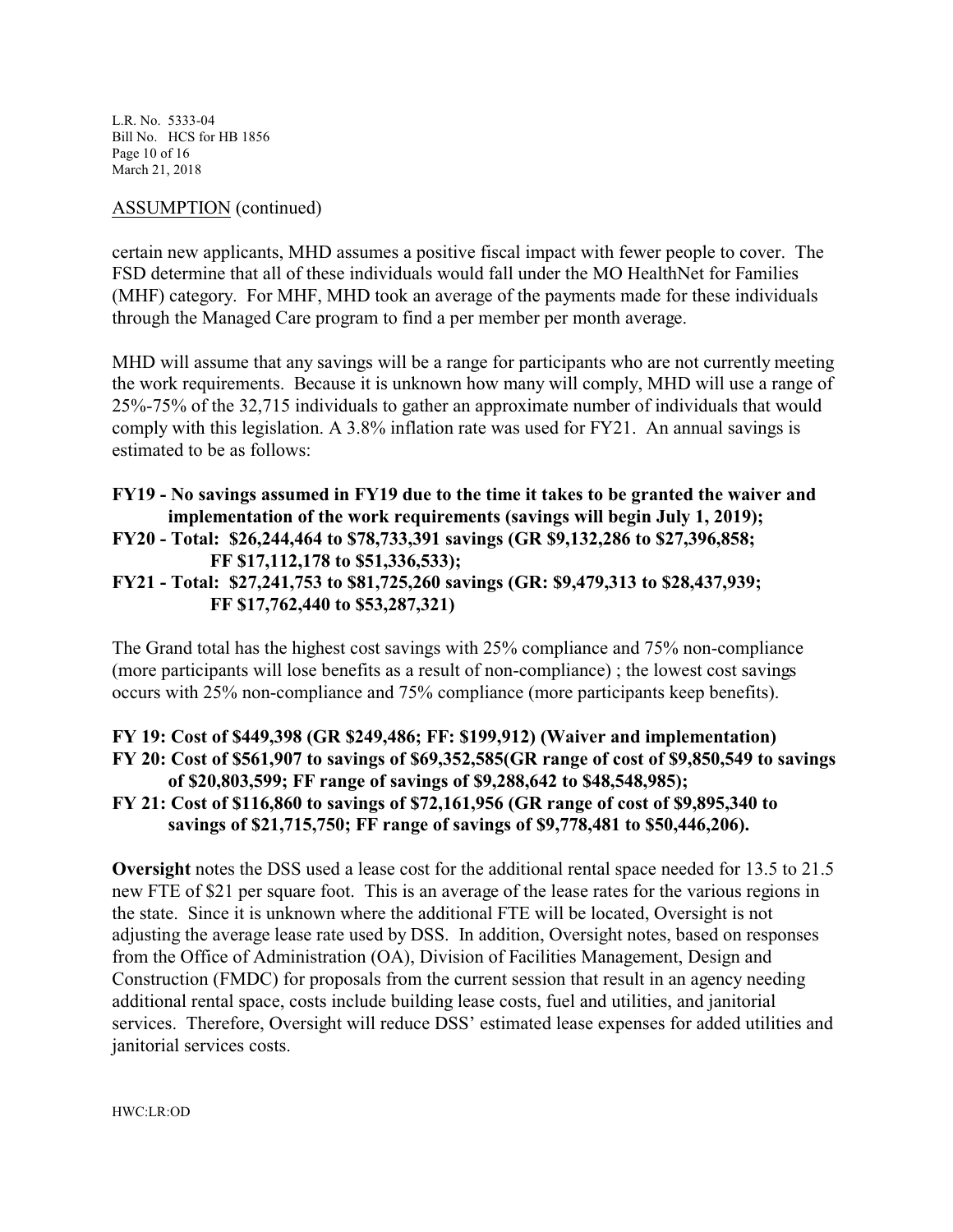L.R. No. 5333-04 Bill No. HCS for HB 1856 Page 11 of 16 March 21, 2018

#### ASSUMPTION (continued)

**DSS** officials provided the response for the OA, ITSD/DSS. **OA, ITSD/DSS** officials state the Family Assistance Management Information System (FAMIS) will need to create new screens to capture the necessary data elements to determine eligibility. A new eligibility determination factor will need to be created. The new determination factor will result in new forms or changes to existing forms as well as new reports. In addition, several new batch jobs will need to be created.

ITSD assumes that every new IT project/system will be bid out because all ITSD resources are at full capacity. The current contract rate for IT consultants is \$75 per hour. It is estimated changes to FAMIS will require 1,080 IT consultant contract hours (\$81,000). These one-time costs will be split 53% General Revenue/47% Federal Funds.

The proposed legislation would create an additional eligibility factor in the form of work requirements for adults that may receive Medicaid coverage under the Medical Assistance for Families (MAF) program. Design, development and implementation activities are currently in progress via contracts with IT services vendors. It is not possible to determine approximate cost at this time but based on contracted amounts for other Missouri Eligibility Determination and Enrollment System (MEDES) activities yielding a similar amount of functionality, the cost will be an unknown amount in excess of \$2,000,000; it is assumed this cost will be split 10% General Revenue/90% Federal Funds.

In addition, changes prohibiting an individual from participating in the supplemental nutrition assistance program if he or she is delinquent in child support would require system changes estimated to cost \$24,786 (\$12,393 GR; \$12,393 Federal).

In summary, OA, ITSD/DSS estimates total one-time system modification costs of \$2,105,786 (\$255,323 GR; \$1,850,463 FF) in FY19.

Officials from the **Department of Mental Health (DMH)** assume that the work requirements in this legislation exclude DMH populations because a MO HealthNet participant that is considered medically frail is exempt.

Medically frail, including individuals: with disabling mental disorders; with chronic substance abuse disorders; with serious and complex medical conditions; with a physical, intellectual, or developmental disability that significantly impairs their ability to perform one or more activities of daily living; or with a disability determination based on criteria under the Social Security Act, including a current determination by the Department of Social Services that he or she is permanently or totally disabled;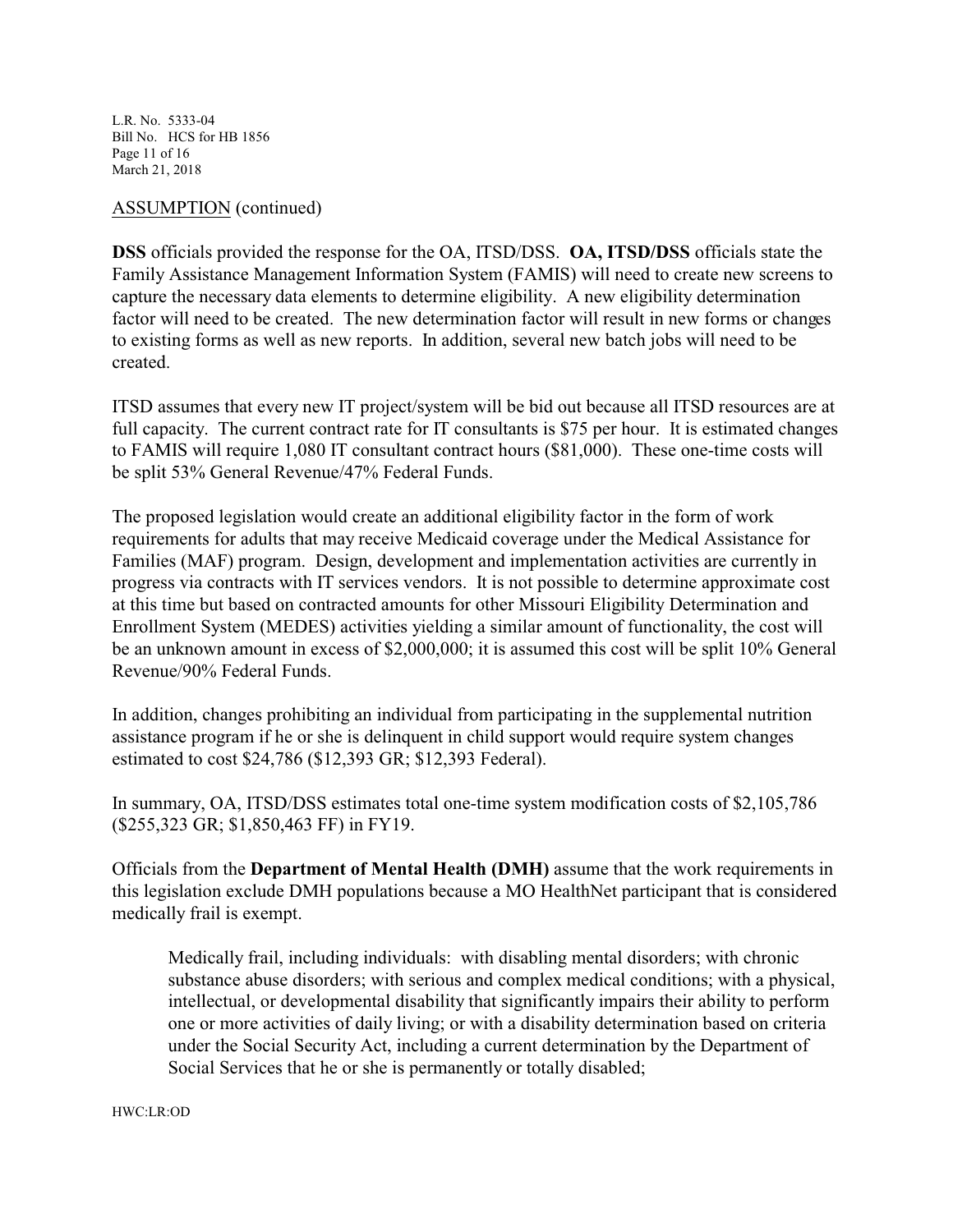L.R. No. 5333-04 Bill No. HCS for HB 1856 Page 12 of 16 March 21, 2018

#### ASSUMPTION (continued)

The exemptions to the work and community engagement requirements appear to carve out the DMH populations. Therefore, the DMH assumes the proposal will have no fiscal impact to their organization.

Officials from the **Joint Committee on Administrative Rules (JCAR)** state the legislation is not anticipated to cause a fiscal impact to JCAR beyond its current appropriation.

Officials from the **Office of the Secretary of State (SOS)** state many bills considered by the General Assembly include provisions allowing or requiring agencies to submit rules and regulations to implement the act. The SOS is provided with core funding to handle a certain amount of normal activity resulting from each year's legislative session. The fiscal impact for this fiscal note to the SOS for Administrative Rules is less than \$2,500. The SOS recognizes that this is a small amount and does not expect that additional funding would be required to meet these costs. However, the SOS also recognizes that many such bills may be passed by the General Assembly in a given year and that collectively the costs may be in excess of what the office can sustain with the core budget. Therefore, the SOS reserves the right to request funding for the cost of supporting administrative rules requirements should the need arise based on a review of the finally approved bills signed by the governor.

**Oversight** assumes the SOS could absorb the costs of printing and distributing regulations related to this proposal. If multiple bills pass which require the printing and distribution of regulations at substantial costs, the SOS could request funding through the appropriation process.

**Oversight** notes, for fiscal note purposes regarding the DSS fiscal impact of this proposal, the greater the number of MO HealthNet recipients who are not compliant with the provisions of this proposal, the greater the reduction in MO HealthNet costs (savings) and the lower the costs incurred by FSD because fewer FTE will be needed. If a lower percentage of MO HealthNet participants are not compliant, FSD will be required to hire a greater number of FTE to perform the duties of monitoring for compliance and fewer participants will lose MO HealthNet benefits, thereby reducing MO HealthNet savings. For this fiscal note Oversight will subtract lower costs from higher savings and subtract higher costs from lower savings to provide the fiscal impact range.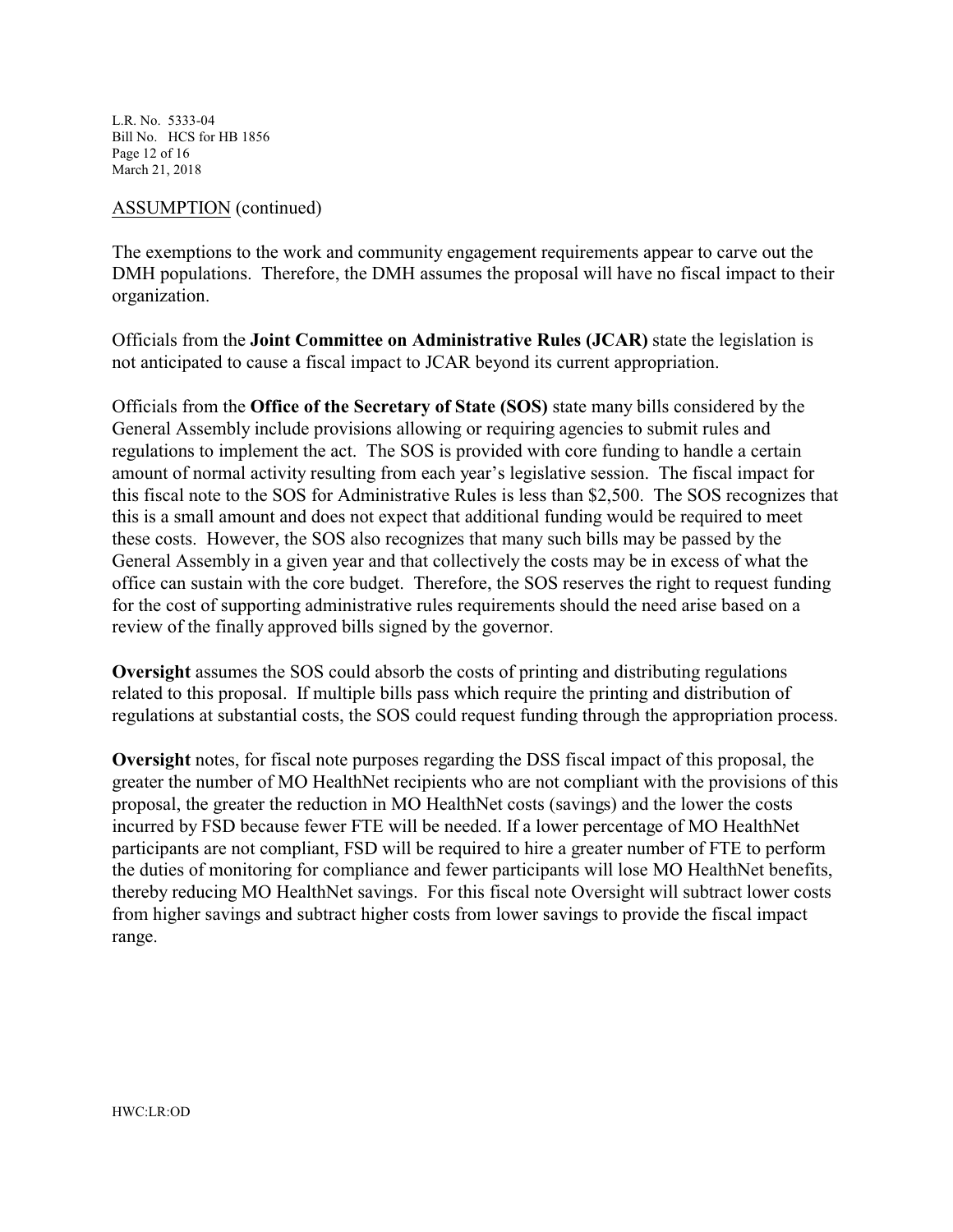L.R. No. 5333-04 Bill No. HCS for HB 1856 Page 13 of 16 March 21, 2018

| FISCAL IMPACT - State Government   | FY 2019<br>$(10 \text{ Mo.})$ | FY 2020             | FY 2021               |
|------------------------------------|-------------------------------|---------------------|-----------------------|
| <b>GENERAL REVENUE FUND</b>        |                               |                     |                       |
| Savings - DSS, MHD                 |                               |                     |                       |
| Reduction in program costs         | \$0                           | \$9,132,286 to      | \$9,479,313 to        |
|                                    |                               | \$27,396,858        | \$28,437,939          |
| Costs - DSS, FSD & DLS             |                               |                     |                       |
| Personal service                   | (\$119,002)                   | $(\$328,331$ to     | $($331,614$ to        |
|                                    |                               | \$564,929           | \$570,578             |
| Fringe benefits                    | $(\$72,653)$                  | $$188,306$ to       | $$189,281$ to         |
|                                    |                               | \$319,938)          | \$321,616             |
| Equipment and expense              | $(\$54,846)$                  | $($108,779$$ to     | $($84,225 \text{ to}$ |
|                                    |                               | \$204,861)          | \$142,026             |
| Contract costs                     | \$0                           | $(\$5,960,651$ to   | $(\$6,109,667$ to     |
|                                    |                               | \$17,881,223        | \$18,328,254)         |
| Total Costs - DSS, FSD & DLS       | $(\$246,501)$                 | $(\$6,586,067$ to   | $(\$6,714,787$ to     |
|                                    |                               | $$18,970,951$ )     | \$19,362,474)         |
| FTE Change - DSS, FSD & DLS        | 4.18 FTE                      | 8.45 to             | 8.45 to               |
|                                    |                               | 14.18 FTE           | 14.18 FTE             |
| Costs - OA, ITSD                   |                               |                     |                       |
| System updates to FAMIS & MEDES    | $(\$255,323)$                 | \$0                 | \$0                   |
| <b>ESTIMATED NET EFFECT ON THE</b> |                               |                     |                       |
| <b>GENERAL REVENUE FUND</b>        | $($ \$501,824)                | $($ \$9,838,665) to | $($ \$9,883,161) to   |
|                                    |                               | <u>\$20,810,791</u> | \$21,723,152          |
| Estimated Net FTE Change on the    |                               |                     |                       |
| General Revenue Fund               | 4.18 FTE                      | 8.45 to             | 8.45 to               |
|                                    |                               | 14.18 FTE           | 14.18 FTE             |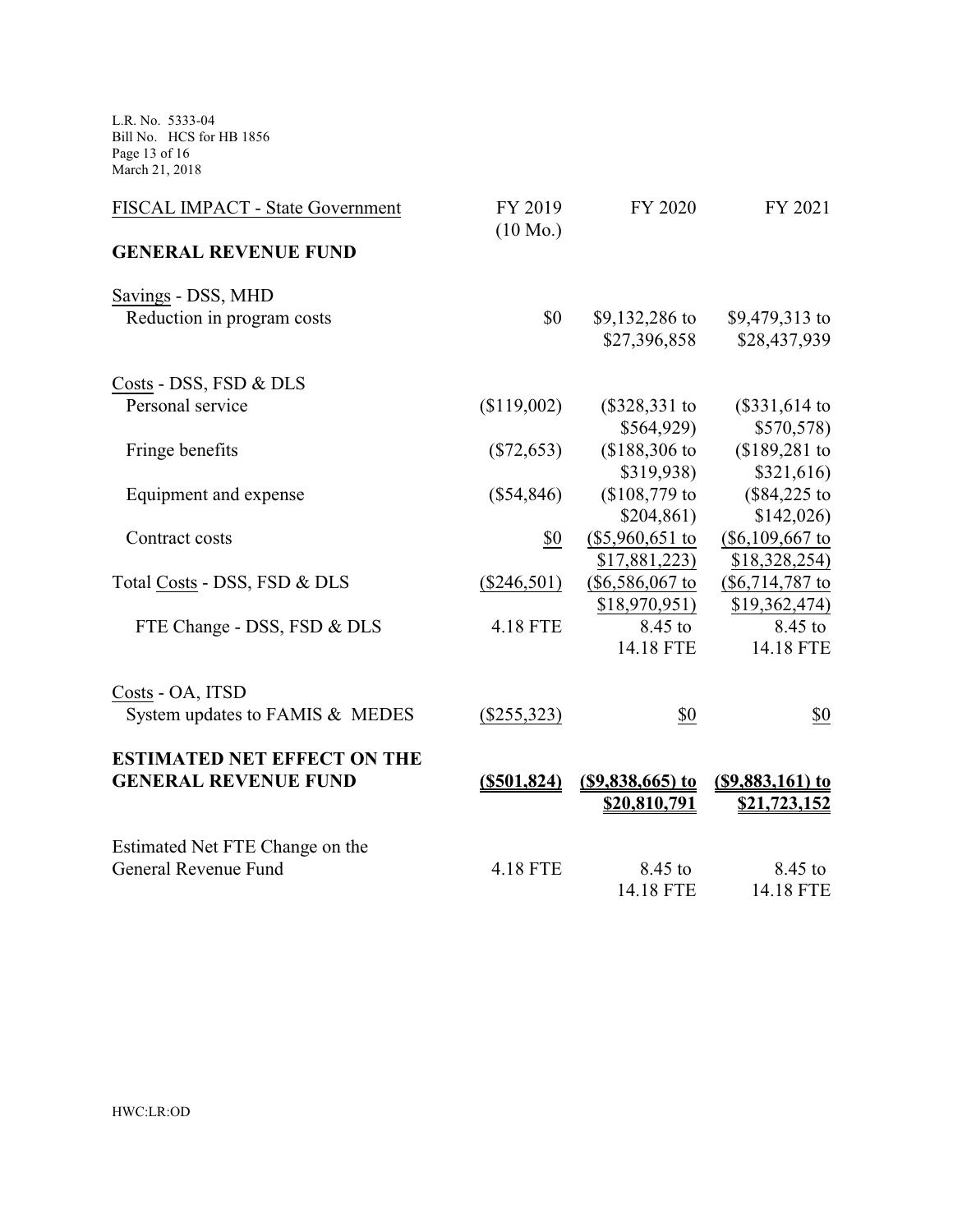L.R. No. 5333-04 Bill No. HCS for HB 1856 Page 14 of 16 March 21, 2018 FISCAL IMPACT - State Government (continued) FY 2019 (10 Mo.) FY 2020 FY 2021 **FEDERAL FUNDS** Income - OA, ITSD Reimbursements for FAMIS & MEDES system updates \$1,850,463 \$0 \$0 Income - DSS, FSD & DLS Increase in program reimbursements \$197,530 \$2,783,187 to \$7,816,818) \$2,836,647 to \$7,977,536 Savings - DSS, MHD Reduction in program expenditures \$0 \$17,112,178 to \$51,336,533 \$17,762,440 to \$53,287,321 Costs - OA, ITSD FAMIS & MEDES system updates  $($1,850,463)$   $$0$   $$0$ Costs - DSS, FSD & DLS Personal service (\$94,198) (\$188,999 to \$285,169) (\$190,890 to \$288,021) Fringe benefits (\$58,093) (\$110,979 to \$164,483) (\$111,540 to \$165,330) Equipment and expense (\$45,239) (\$60,385 to \$98,989) (\$50,822 to \$74,304)  $\text{Contract costs}$  \$0 (\$2,422,824 to \$7,268,177) (\$2,483,395 to \$7,449,881) Total Costs - DSS, FSD & DLS (\$197,530) (\$2,783,187 to \$7,816,818) (\$2,836,647 to \$7,977,536) FTE Change - DSS, FSD & DLS 3.32 FTE 5.05 to 7.32 FTE 5.05 to 7.32 FTE Loss - DSS, MHD Reduction in program reimbursements \$51,336,533) \$0 (\$17,112,178 to (\$17,762,440 to \$53,287,321) **ESTIMATED NET EFFECT ON FEDERAL FUNDS \$0 \$0 \$0** Estimated Net FTE Change on Federal Funds 3.32 FTE 5.05 to 7.32 FTE 5.05 to 7.32 FTE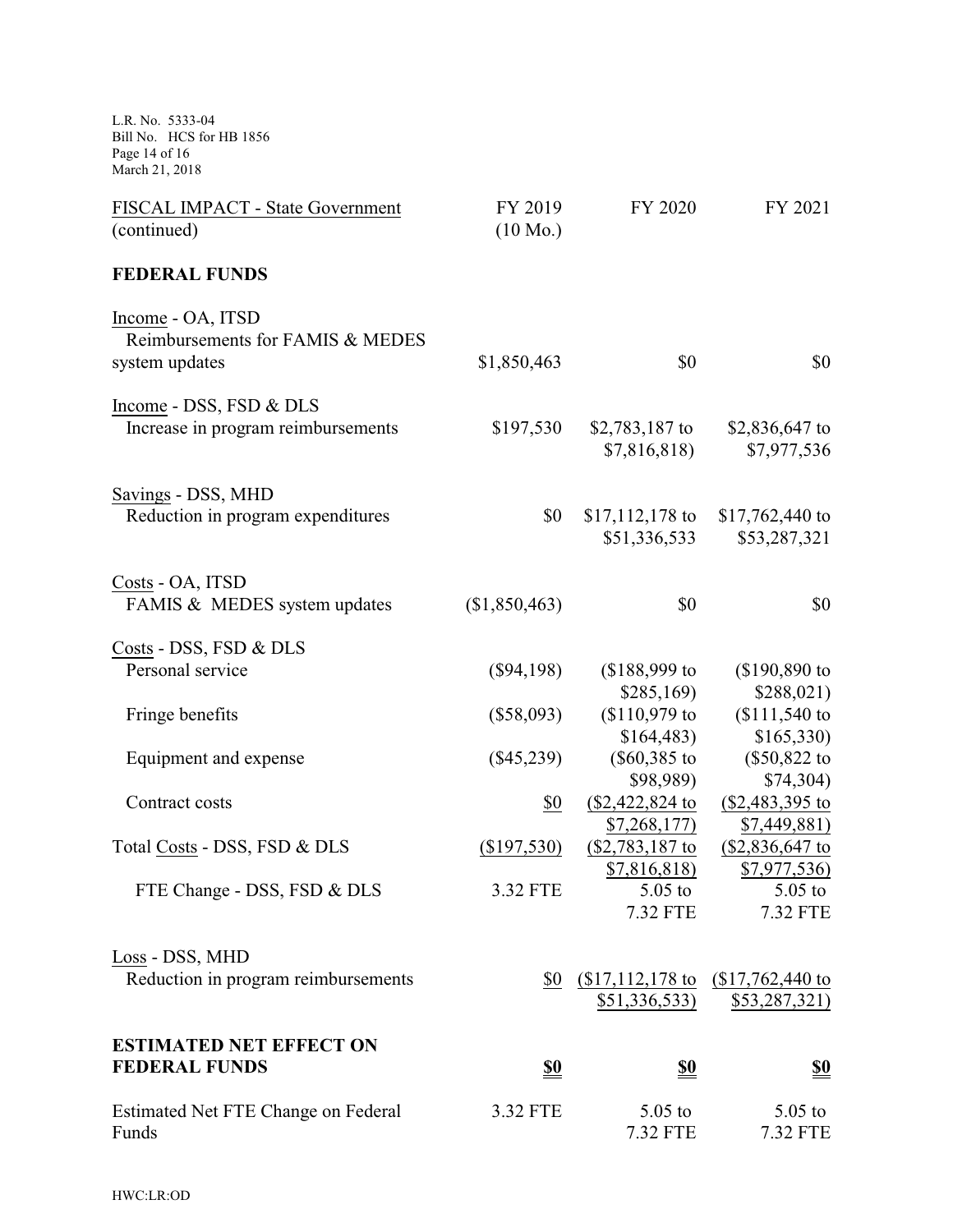L.R. No. 5333-04 Bill No. HCS for HB 1856 Page 15 of 16 March 21, 2018

| FISCAL IMPACT - Local Government | FY 2019<br>$(10 \text{ Mo.})$ | FY 2020    | FY 2021    |
|----------------------------------|-------------------------------|------------|------------|
|                                  | <u>\$0</u>                    | <u>\$0</u> | <u>\$0</u> |

#### FISCAL IMPACT - Small Business

No direct fiscal impact to small businesses would be expected as a result of this proposal.

#### FISCAL DESCRIPTION

This bill requires a MO HealthNet participant to work, participate in a work program, volunteer, or participate in a workfare program, unless the participant is under 19 years of age, 64 years of age or older, physically or mentally unfit to work, a parent or caretaker of a child under one year of age, a parent or caretaker of a child with a disability, receiving unemployment, or participating in a drug addiction or alcoholic treatment and rehabilitation program.

The Department of Social Services must submit any state plan or waiver necessary, and these provisions will not become effective until approval of the state plan or waiver.

This bill specifies that an individual shall be ineligible to participate in the Supplemental Nutrition Assistance Program (SNAP) during any month such individual is delinquent in any child support payment. A disqualification will only apply to the individual and not to the entire household. For reasons listed in the bill, an individual who is delinquent in child support may be exempted from the provisions of this bill.

This legislation is not federally mandated, would not duplicate any other program but would require additional capital improvements or rental space.